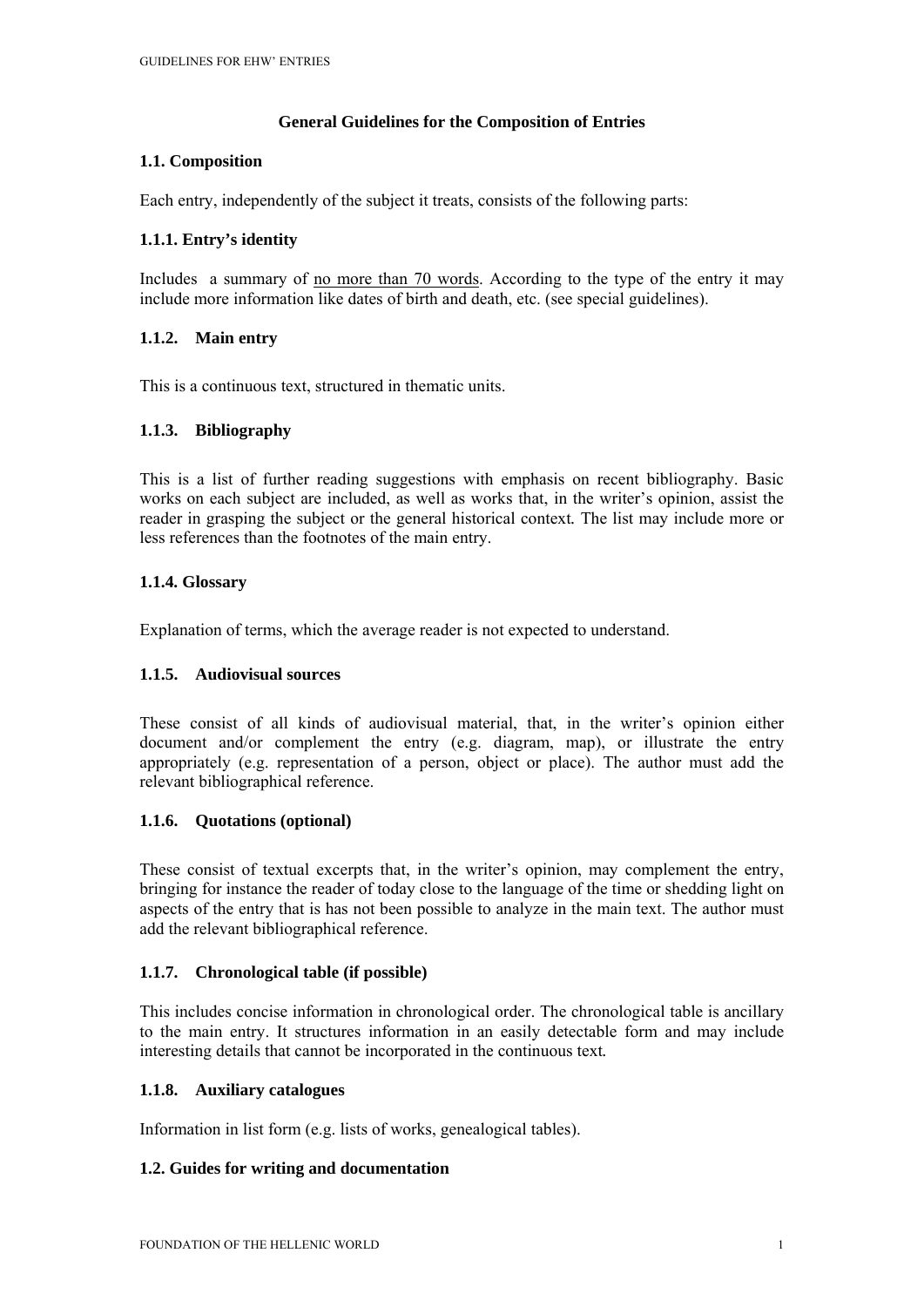# **1.2.1. Structure of the main entry**

The main entry is structured into thematic units, which are defined in relation to the type of entry. Each (sub)unit d has a special (sub)title.

### **1.2.2. Documentation**

The text contains no explanatory information that is irrelevant to the subject of the entry. The writer may add a brief footnote if he/she thinks it to be strictly necessary.

Bibliographic references in the form of footnotes support the information provided in the text. (For references cf. "Guidelines for Bibliographic References"). It must be noted that the bibliographical references are given in detail, without abbreviations, even if the same works have been mentioned in a previous footnote.

In the event of conflicting views in the sources or bibliography, the writer selects what, in his/her opinion, is the soundest version and incorporates it into the text. The writer also cites the major conflicting views in footnotes, documenting them bibliographically.

### **1.2.3. Style and language**

Texts are written in standard English.

The language is simple but not simplistic. The text addresses an educated public, with respect to scientific accuracy.

Long periods and successive subordinate clauses should be avoided.

Verboseness and all kinds of biased views should be avoided.

# **1.2.5. Terminology**

Where the use of special terms cannot be avoided, the terminology accepted as standard by the academic community is used.

Names of people, places, names of administrative units etc. are cited in the form considered as standard by the academic community. If there are different versions of the same name, the writer selects the one that in his/her opinion is the most valid and incorporates it into the text. The writer also gives the other version(s) in parenthesis, e.g. Tamerlane (Timur). If he/she deals with a settlement or geographical unit that survives to this day, the modern name is supplied in parenthesis e.g. Edessa (modern Urfa).

The names of tribes, peoples or states are given in the version that is accepted as standard by the academic community.

### **1.2.5. Glossary**

The terms defined may refer to offices (e.g. eponymous archon), institutions (e.g. theme), objects (e.g. kantharos), or they may be scientific or technical terms (e.g. stratigraphy). The text should be brief and concise. The repetition of the defined term should be avoided in the explanation as should other terms that also need explanation.

# **1.2.6. Visual Sources**

Each visual source is accompanied by a caption.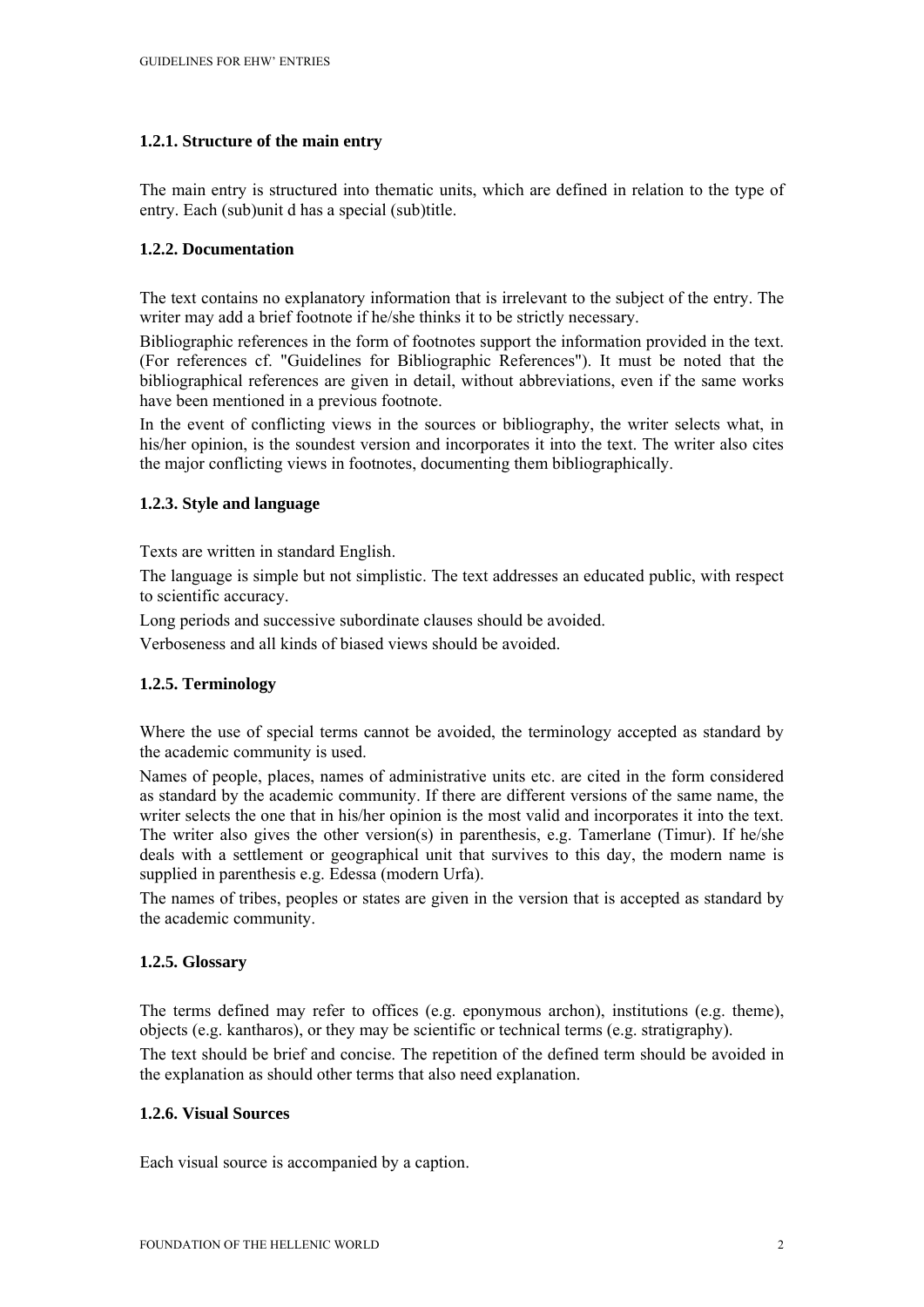If the relation of the picture to the entry is not evident to a non-expert, a short explanation follows.

If the writer has photocopied the relevant picture from some publication, he/she supplies full bibliographic reference.

If the writer proposes the representation of a museum object or material, the photocopying of which is not possible, he/she makes a brief description of the visual source and supplies the data essential for its identification and location.

The name of institution to which the object in question belongs is given (museum, library, gallery etc.), whenever possible.

# **1.2.7. Quotations**

Each textual excerpt is accompanied by a caption and full bibliographic reference.

If the relation of the excerpt to the entry is not evident to the non-expert, a brief explanation follows.

# **1.3. Guidelines for Bibliographic References**

### **1.3.1. Sources**

Ancient writers Hom. *Od.* 2.314-17. Paus. 1.18.1. Stesich. *PMG* 217. Thuc. 6.71.2, 7.14.3-4. Vitr. *De arch*. 2.3.3. Manuscripts *Cod. Vat. lat.* 1202 fol. 42v. Inscriptions *IG*  $II^2$ , 15, line 87. *SIG*<sup>3</sup> , 598 D 10-16.

### Recent publications of primary sources

Tertullianus, *De monogamia,* (ed.) G.F. Diercks, in *Tertulliani Opera,* vol. 2, (Corpus Christianorum, Series Latina 2, Turnhout 1954).

Mesavrites, N., *Epitaphios,* ed. A. Heisenberg, *Neue Quellen zur Geschichte des lateinischen Keisertums und der Kirchenunion, I: Der Epitaphios des Nikolaos Mesarites auf seinen Bruder Johannes* (Sitzungsberichte der Bayerischen Akademie der Wissenschaften, Philosophisch-philologische und Historische Klasse, München 1992).

# **1.3.2. Bibliography**

Monographs – Collective volumes

Lanckoronski, K., *Städte Pamphyliens und Pisidiens* (Wien 1892) p. 82-88, pl. I-III.

Stillwell, A. N. - Benson, J. L., *Corinth XV.3: The Potters' Quarter: The Pottery* (Princeton 1984) p. 99.

Shelmerdine, C. W. - Palaima, T. G. (ed.), *Pylos Comes Alive: Industry and Administration in a Mycenaean Palace* (New York 1984).

Books with a standard abbreviation *ARV*<sup>2</sup> 1012.1. *CVA* British Museum 6, pl. 84.2a-c.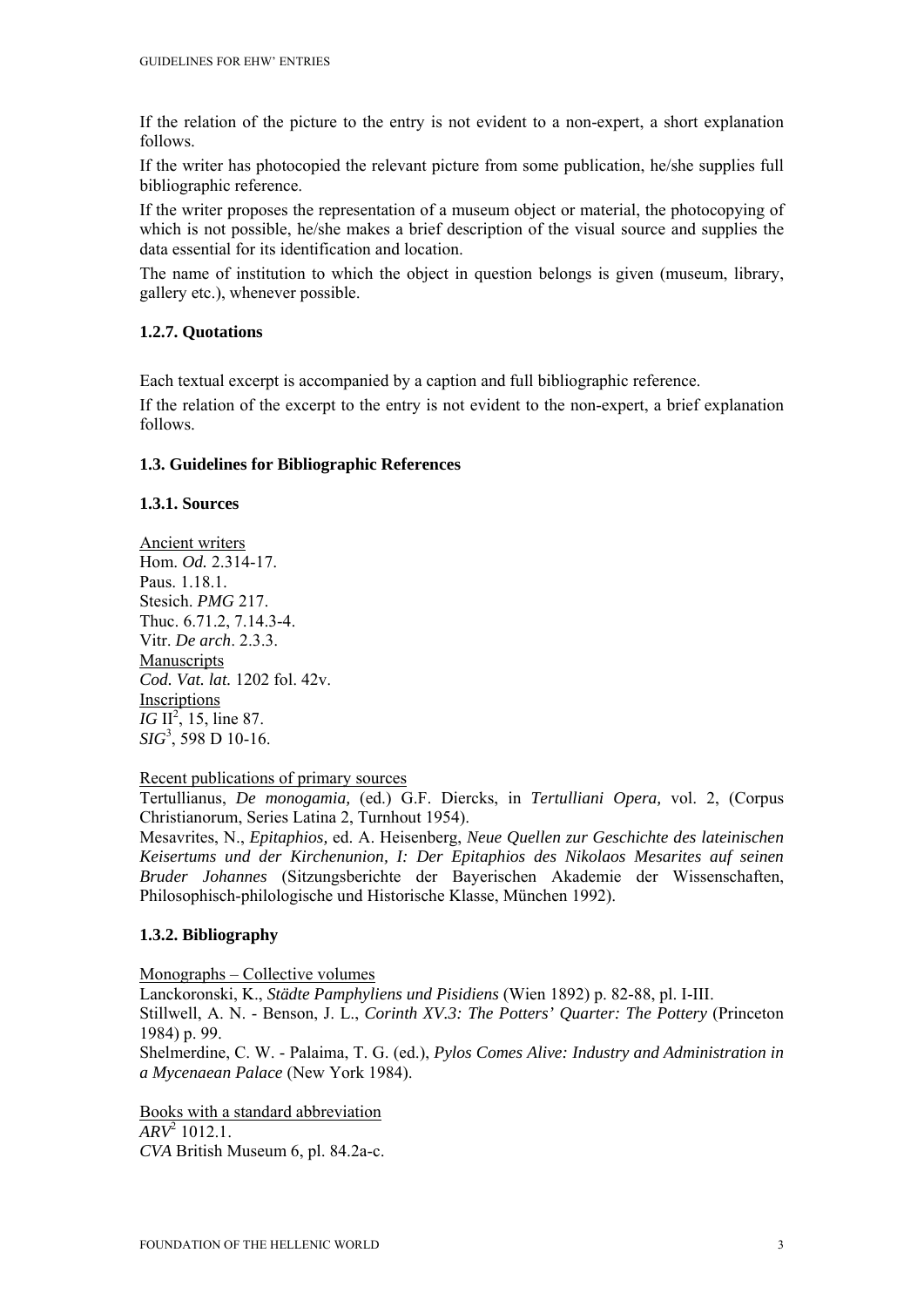Books in a series with a standard abbreviation

Roueché, C., *Performers and Partisans at Aphrodisias in the Roman and Late Roman Periods* (*JRS* Monograph 6, London 1993) p. 179-182.

Johansen, K.F., *Exochi: Ein frührhodisches Gräberfeld* (*ActaArch* 28, Copenhagen 1958) fig. 142-143.

### Books in a series without a standard abbreviation

Wiggermann, F.A.M., *Mesopotamian Protective Spirits: The Ritual Texts* (Cuneiform Monographs 1, Groningen 1992) p. 48.

Zanker, P., *The Masks of Socrates: The Image of the Intellectual in Antiquity* (Sather Classical Lectures 59, Berkeley 1995) p. 22-31.

### Books as supplements to journals

Klijn, A. F. G., *The Acts of [Judas] Thomas,* Supplement *Novum Testamentum* 5 (Leyden 1962)

Books encountered in several editions

Bhaskar, R., *A Realist Theory of Science*<sup>2</sup> (Atlantic Highlands 1978).

Schweitzer, B.L., *Greek Geometric Art*, (London 1971) [*Die geometrische Kunst Griechenlands* (Cologne 1969)].

Lawrence, A. W., *Greek Architecture*<sup>4</sup> (revised by R. A. Tomlinson, New Haven 1983) p. 24.

Multi-volume books

Richter, G. M. A., *The Portraits of the Greeks* 1 (London 1965), p. 102-104.

Multi-volume books with different subtitles

Bar-Yosef, O. - Gopher A. (ed.), *An Early Neolithic Village in the Jordan Valley* 1: *The Archaeology of Netiv Hagdud* (Cambridge, Mass. 1997) p. 114.

### Books published in several places

Harvey, A., *Economic expansion in the Byzantine Empire 900-1200* (Cambridge - New York - Port Chester - Melbourne - Sydney 1989).

Reprinted books

Myres, J. L., *The Metropolitan Museum of Art. Handbook of the Cesnola Collection of Antiquities from Cyprus* (New York 1914, reprint 1974) p. 75-76.

Articles in journals with a standard abbreviation

Cherry J. F. et al., "Archaeological Survey in an Artifact-Rich Landscape: A Middle Neolithic Example from Nemea, Greece", *AJA* 92 (1988) p. 159-176.

### Articles in periodicals without a standard abbreviation

Winter, I. J., "Royal Rhetoric and the Development of Historical Narrative in Neo-Assyrian Reliefs", *Studies in Visual Communication* 7:2 (1981) p. 2-38.

Sućeska, A., "Bosna Eyaleti'nde Tekâlif-i şakka", *Tarih Enstitüsü Dergisi* 12 (1981), p. 755- 762.

Salzmann, A., "An Ancient Régime Revisited: Privatization and Political Economy in the Eighteenth-Century Ottoman Empire", *Politics & Society* 21 (1993), p. 393-423.

#### Articles in honourary volumes

Young, F. M., "The Gods of the Greeks and the Nature of Religious Language", in Schoedel W. R., - Wilken, R. L. (ed.), *Early Christian Literature and the Classical Intellectual Tradition: In Honorem Robert M. Grant* (Paris 1979) p. 150-152.

Articles in collective volumes